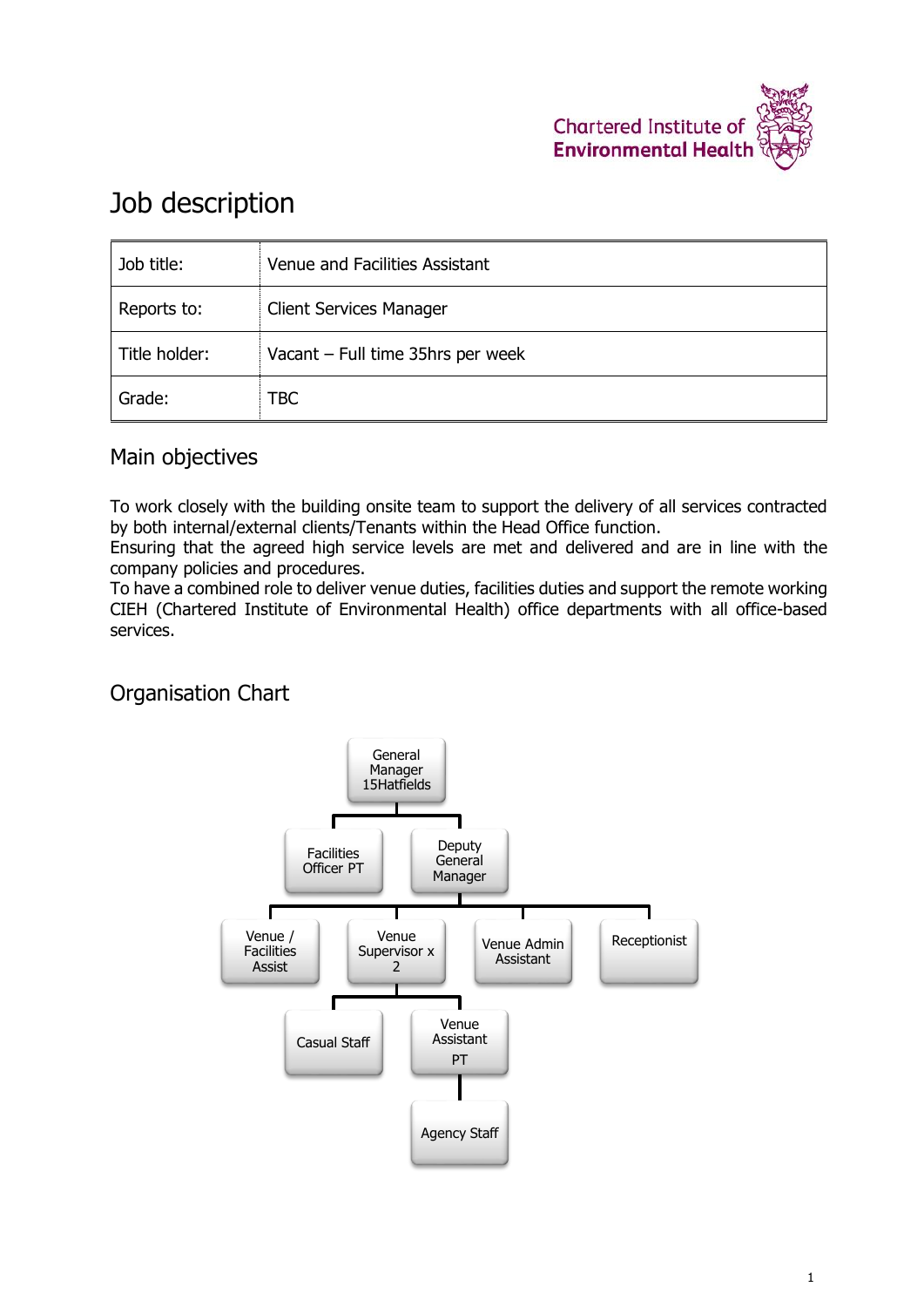# Key Duties Building Duties

- 1. Receive all in-coming mail and notify tenants it is in reception. Open and scan CIEH mail to various departments, following security procedures for cheques and unknown mail.
- 2. Ensure all registered mail is processed efficiently both in and out.
- 3. Monitor spice works (CIEH remote working departments request process), accordingly, respond and fulfil pre-agreed request, on a timely basis.
- 4. Be responsible for the franking machine for mailing out certificates, including levels of pre-paid postage
- 5. Support the Facilities Officer with Fire alarm checks and scheduled tests and checks
- 6. Regular stocktake of the cleaning cupboard consumables and the stationary cupboard, requesting orders when stocks are low to the budget holder.
- 7. Keep loading bay, cleaning cupboards and back-office storage clean and tidy and organised at all times.
- 8. Assist recycling company on collection days via loading bay
- 9. Assist Facilities Officer with floor moves, furniture collections any clear outs as required.
- 10. Assist Facilities Officer with H & S floor walks and building checks.
- 11. Advise the tenants of small package deliveries for collection and take deliveries to the tenant's respective floor.
- 12. Courier services for 15Hatfields clients with incoming and outgoing event deliver's
- 13. Support the Facilities Officer in escorting contractors around the building, including signing keys in and out of reception. (Handy man day support)
- 14. Assist with any onsite emergency cleaning, flooding, or spillage issues.
- 15. Any reasonable request from the Facilities Officer.

#### Venue Duties

- 1. To assist with room set ups and break downs as and when required
- 2. To assist bookings are on k express, log enquires and back-office support
- 3. To take calls, log enquires as per the procedure and pass on to the venue team
- 4. To help with cleaning process in the dispensing kitchen
- 5. Support all reasonable requests from the venue supervisors/reception teams

#### Reception cover

- 1. Reception duties, which include operating the switchboard for CIEH
- 2. Meeting and greeting clients and visitors for tenants and following signing in procedures, notifying tenants of arrivals.
- 3. Provide point of security screening on reception following CIEH procedures
- 4. Ensure all correct signage is in place both digital and printed
- 5. Keep the reception area clean and tidy and clutter free
- 6. Take calls and enquires for 15Hatfields thought the teams hunt number and forward to team
- 7. Notify Facilities Officer of any walk ins contractors or system failures on the fire alarm panel.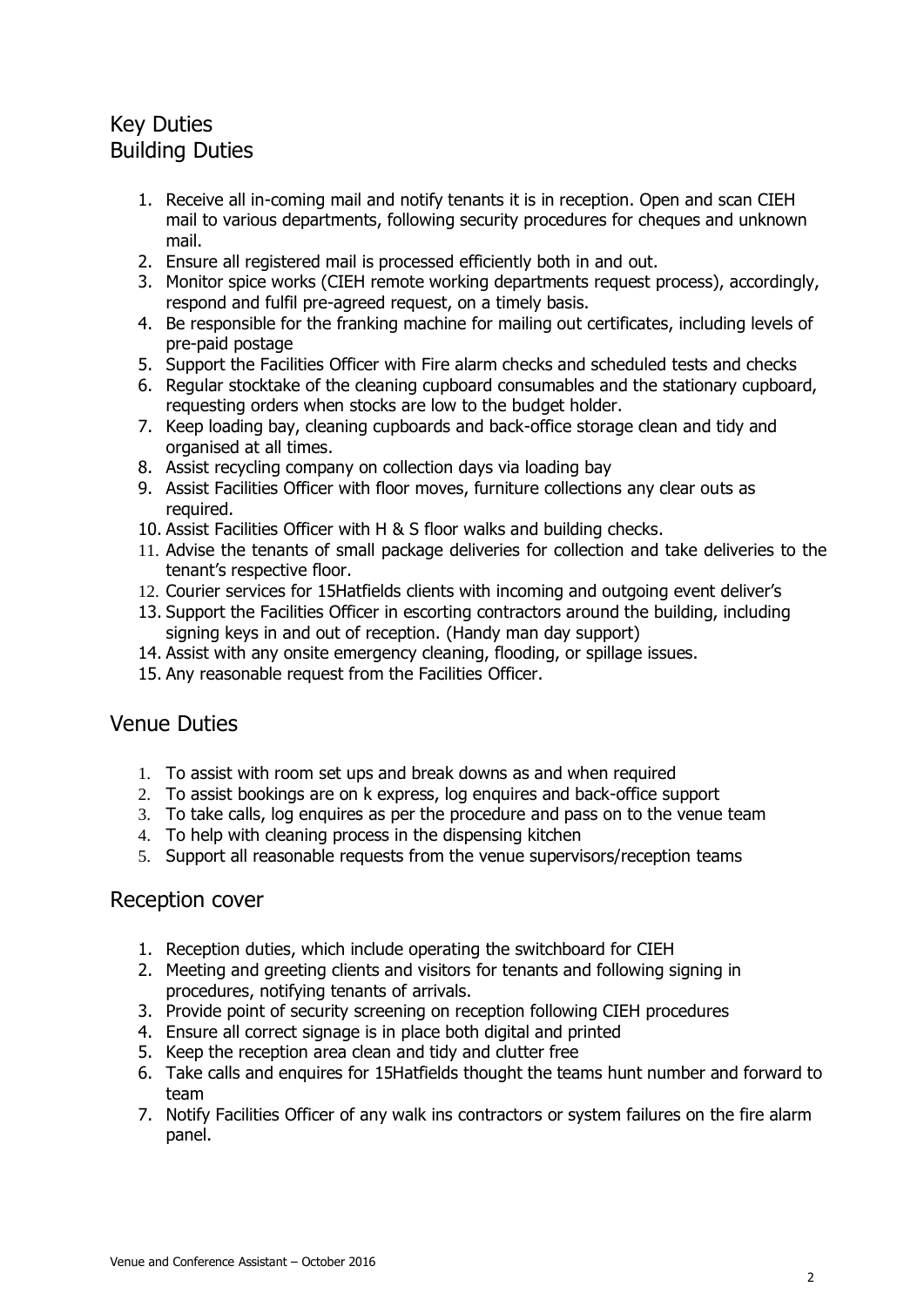# Compliance with Regulations

- 1. Follow current food hygiene practices in accordance with SFBB regulations.
- 2. All facilities and H & S regulations
- 3. To act responsibly with data held by CIEH that you may have access to as part of your role, adhering to the provided guidelines and policies and reporting any concerns or breaches of data to CIEH's Data Compliance Officer.

## Special Features

- 1. Able to assist evacuating the building of clients, visitors, and tenants in a safe orderly manner, understand the full evacuation process, terrorism safety plan and fully trained on the alarm panels.
- 2. Provide onsite support for the following CIEH departments for office-based duties including, printing certificates, post in and out and reconciliation, send out IT equipment, in line with SLA's, for Education, Membership, Contact Centre, Policy, IT, Facilities, EMT. Marketing and Finance full duties list to be advised.
- 3. Support the Tenants on site and be a point of contact for any requests and information they may need.
- 4. Be a point of contact for any arising emergencies in the building and escalate through to management team/ departments.

## **Contacts**

- **Internal:** Close working relationships:
	- IT Department
	- Marketing team
	- All members of staff at CIEH
	- Trustees and Board Members
- **External:** Customers, clients, and visitors Facilities contractors **Suppliers**

### Person Specification

#### Essential

- Ability to quickly forge good working relationships with all customers and suppliers, including the ability to be tactful and assertive when needed
- Excellent attention to detail and proactive attitude to meeting customers' requirements
- Good IT skills including basic Excel, ability to learn how to operate room booking software, Spice works request sys-aid system. card access control software support
- Ability to learn how to operate meeting room equipment including AV (Audio Visual), Air Con, lighting systems, reception function and switchboard
- Excellent verbal and written communication skills
- Ability to use own initiative and act on it, particularly in an emergency.
- Flexible attitude and willingness to cover for other team members as necessary
- Flexible working hours as we can be open seven days a week from 6am to 1am